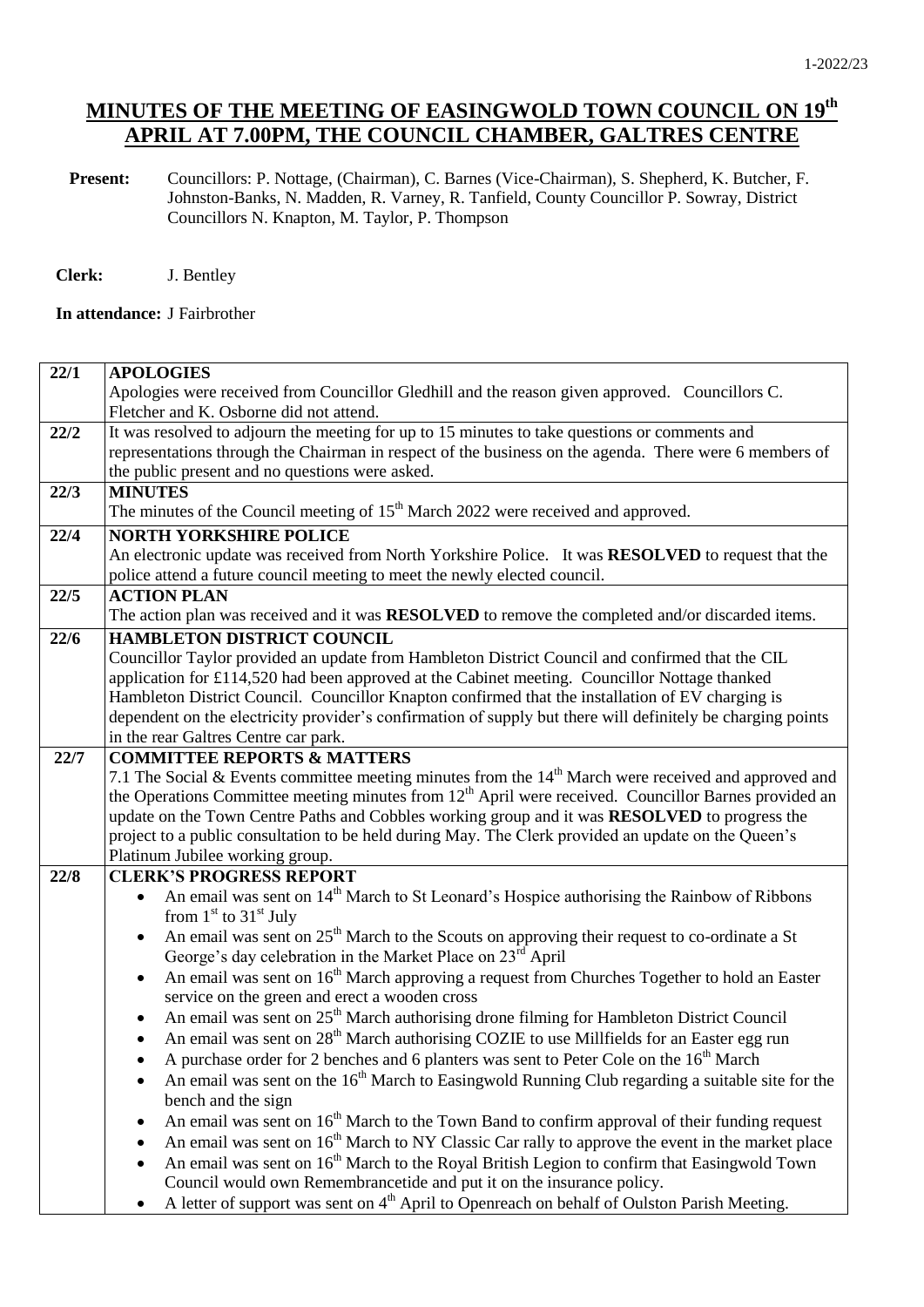|       | Openreach confirmed that fibre would be installed in June 2022 (as a guide date).<br>An email was sent on the $4th$ April to Michael Gove MP in support of remote and hybrid meetings                        |            |               |                                                                                                        |  |
|-------|--------------------------------------------------------------------------------------------------------------------------------------------------------------------------------------------------------------|------------|---------------|--------------------------------------------------------------------------------------------------------|--|
|       | for councils.                                                                                                                                                                                                |            |               |                                                                                                        |  |
| 22/9  | <b>CORRESPONDENCE</b>                                                                                                                                                                                        |            |               |                                                                                                        |  |
|       | a) There is no correspondence for decision                                                                                                                                                                   |            |               |                                                                                                        |  |
| 22/10 | To note $-$ was circulated prior to the meeting<br>b)<br><b>EMERGENCY EXPENDITURE</b>                                                                                                                        |            |               |                                                                                                        |  |
|       |                                                                                                                                                                                                              |            |               | Emergency expenditure actioned by the Clerk since the last meeting included £457.00 for the Galtres    |  |
|       | Centre room hire.                                                                                                                                                                                            |            |               |                                                                                                        |  |
| 22/11 | <b>NEWSLETTER</b>                                                                                                                                                                                            |            |               |                                                                                                        |  |
|       | The draft newsletter was received and <b>APPROVED</b> unanimously for both publication and use as the basis                                                                                                  |            |               |                                                                                                        |  |
|       | for the Annual Town Council report.                                                                                                                                                                          |            |               |                                                                                                        |  |
| 22/12 | <b>ELECTRIC VEHICLE CHARGING POINTS</b>                                                                                                                                                                      |            |               |                                                                                                        |  |
|       | Councillor Barnes provided a summary of the current situation, and it was RESOLVED to install fast<br>chargers in Windross Square. This would be in addition to the fast chargers planned to be installed by |            |               |                                                                                                        |  |
|       |                                                                                                                                                                                                              |            |               | HDC in the rear Galtres Centre car park. However, it was agreed to defer consideration of the possible |  |
|       | installation of rapid chargers in the town centre to the next council.                                                                                                                                       |            |               |                                                                                                        |  |
| 22/13 | <b>FINANCE MATTERS</b>                                                                                                                                                                                       |            |               |                                                                                                        |  |
|       |                                                                                                                                                                                                              |            |               | 13.1 Income from previous month and the Income & Expenditure Report for March 2022 was noted.          |  |
|       | 13.2 The accounts for payment (list to be circulated prior to the meeting) were noted.                                                                                                                       |            |               |                                                                                                        |  |
|       |                                                                                                                                                                                                              |            |               |                                                                                                        |  |
|       | <b>EASINGWOLD TOWN COUNCIL - LIST OF PAYMENTS APRIL 2022</b>                                                                                                                                                 |            |               |                                                                                                        |  |
|       |                                                                                                                                                                                                              |            |               |                                                                                                        |  |
|       |                                                                                                                                                                                                              |            | <b>Amount</b> |                                                                                                        |  |
|       | <b>Payee Name</b>                                                                                                                                                                                            | Reference  | Paid          | <b>Transaction Detail</b>                                                                              |  |
|       | HM Revenue & Customs                                                                                                                                                                                         | BP220401   | 645.18        | Tax & National Insurance                                                                               |  |
|       | NY Pension Fund X3300                                                                                                                                                                                        | BP220402   | 943.16        | Superannuation                                                                                         |  |
|       | Salary 2                                                                                                                                                                                                     | BP220403   | 529.46        | Salary 2 plus expenses                                                                                 |  |
|       | Salary 1                                                                                                                                                                                                     | BP220404   | 1778.08       | Salary 1 plus expenses                                                                                 |  |
|       | Easingwold Town Hall Company                                                                                                                                                                                 | BP220405   | 31.50         | <b>Adverts</b>                                                                                         |  |
|       | Welcoms                                                                                                                                                                                                      | BP220406   | 82.39         | Wifi                                                                                                   |  |
|       | <b>BATA</b>                                                                                                                                                                                                  | BP220407   | 180.43        | Open Space materials                                                                                   |  |
|       | Miscellaneous Works Contractor                                                                                                                                                                               | BP220408   | 1436.65       | Miscellaneous works contract                                                                           |  |
|       | Fox's signs and trophies Itd                                                                                                                                                                                 | BP220409   | 18.00         | Easingwold in Lights trophy                                                                            |  |
|       | <b>YLCA</b>                                                                                                                                                                                                  | BP220410   | 913.00        | YLCA membership                                                                                        |  |
|       | The National Allotment Society                                                                                                                                                                               | BP220411   | 66.00         | National Allotment membership                                                                          |  |
|       | J Hudson                                                                                                                                                                                                     | BP220412   | 1500.00       | <b>Stalls contract</b>                                                                                 |  |
|       | A & M Cleaning                                                                                                                                                                                               | BP220413   | 1286.38       | <b>Cleaning toilets</b>                                                                                |  |
|       | C Jackson                                                                                                                                                                                                    | BP220414   | 245.93        | Stalls storage & expenses                                                                              |  |
|       | <b>BT</b>                                                                                                                                                                                                    | <b>DDR</b> | 56.86         | Business bill phone                                                                                    |  |
|       | <b>BT</b>                                                                                                                                                                                                    | <b>DDR</b> | 63.84         | <b>Business bill broadband</b>                                                                         |  |
|       | <b>Business stream</b>                                                                                                                                                                                       | <b>DDR</b> | 191.58        | Water services toilets                                                                                 |  |
|       | <b>Total</b>                                                                                                                                                                                                 |            | 9968.44       |                                                                                                        |  |
|       |                                                                                                                                                                                                              |            |               |                                                                                                        |  |
| 22/14 | <b>PLANNING MATTERS</b>                                                                                                                                                                                      |            |               |                                                                                                        |  |
|       | This was moved to the last item on the agenda                                                                                                                                                                |            |               |                                                                                                        |  |
|       | 14.1 To respond to planning applications received (see list attached)                                                                                                                                        |            |               |                                                                                                        |  |
|       | <b>Application details</b><br><b>Ref No</b>                                                                                                                                                                  |            |               | <b>Address</b>                                                                                         |  |
|       |                                                                                                                                                                                                              |            |               |                                                                                                        |  |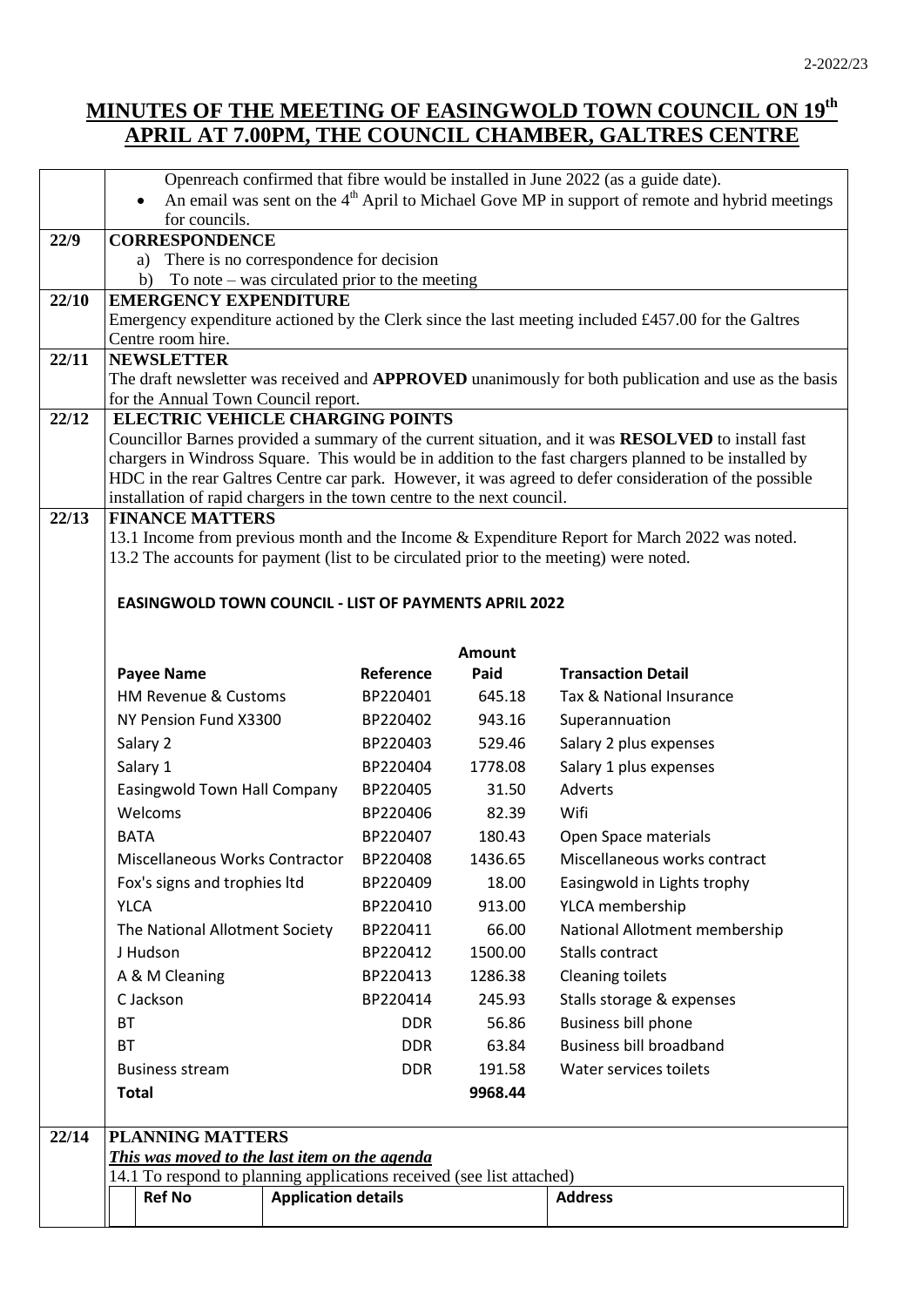|       | a                                                                                                                                                                                                                   | 22/00302/FUL                    | Application for Alterations to front<br>elevation                                                       | 188 Long Street Easingwold                                                                                |  |  |
|-------|---------------------------------------------------------------------------------------------------------------------------------------------------------------------------------------------------------------------|---------------------------------|---------------------------------------------------------------------------------------------------------|-----------------------------------------------------------------------------------------------------------|--|--|
|       |                                                                                                                                                                                                                     |                                 | Wish to see APPROVED                                                                                    |                                                                                                           |  |  |
|       | b                                                                                                                                                                                                                   | 22/00572/FUL                    | Proposed foul and surface water                                                                         | <b>Prospect Park Thirsk Road</b>                                                                          |  |  |
|       |                                                                                                                                                                                                                     |                                 | drainage solutions to serve                                                                             | Easingwold                                                                                                |  |  |
|       |                                                                                                                                                                                                                     |                                 | approved residential development                                                                        |                                                                                                           |  |  |
|       |                                                                                                                                                                                                                     |                                 | 20/00271/OUT                                                                                            |                                                                                                           |  |  |
|       | C                                                                                                                                                                                                                   | 21/02069/TPO                    | Wish to see APPROVED<br>Work to tree covered by Tree                                                    | 31 Kellbalk Lane Easingwold                                                                               |  |  |
|       |                                                                                                                                                                                                                     |                                 | <b>Preservation Order</b>                                                                               |                                                                                                           |  |  |
|       |                                                                                                                                                                                                                     |                                 | Wish to see APPROVED                                                                                    |                                                                                                           |  |  |
|       | d                                                                                                                                                                                                                   | 22/00418/FUL                    | Erection of 3no container units for                                                                     | North Yorkshire Fire and Rescue                                                                           |  |  |
|       |                                                                                                                                                                                                                     |                                 | the storage of fire service                                                                             | Service Training Centre and                                                                               |  |  |
|       |                                                                                                                                                                                                                     |                                 | equipment                                                                                               | <b>Easingwold Fire Station Oaklands</b>                                                                   |  |  |
|       |                                                                                                                                                                                                                     | 22/00709/TPO                    | Wish to see APPROVED<br>Works to tree subject to a Tree                                                 | Way Easingwold Business Park<br>10 Copperclay Walk Easingwold                                             |  |  |
|       | e                                                                                                                                                                                                                   |                                 | Preservation Order 1997/12                                                                              |                                                                                                           |  |  |
|       |                                                                                                                                                                                                                     |                                 | Wish to see APPROVED                                                                                    |                                                                                                           |  |  |
|       | $\mathbf f$                                                                                                                                                                                                         | 22/00643/TPO                    | Works to trees subject to Tree                                                                          | 24 Copperclay Walk Easingwold                                                                             |  |  |
|       |                                                                                                                                                                                                                     |                                 | Preservation Order 1997/12                                                                              |                                                                                                           |  |  |
|       |                                                                                                                                                                                                                     |                                 | Wish to see <b>APPROVED</b>                                                                             |                                                                                                           |  |  |
|       |                                                                                                                                                                                                                     | Notice of Appeal:               |                                                                                                         |                                                                                                           |  |  |
|       |                                                                                                                                                                                                                     |                                 |                                                                                                         |                                                                                                           |  |  |
|       | Address: Land and Buildings Rear of Linton House, North Moor Road, Easingwold<br>Appeal Ref: APP/G2713/W/21/3285270                                                                                                 |                                 |                                                                                                         |                                                                                                           |  |  |
|       |                                                                                                                                                                                                                     |                                 |                                                                                                         |                                                                                                           |  |  |
|       | Application Ref: 21/00330/FUL 21/00033/REFUSE - Easingwold Town Council's previous comments on                                                                                                                      |                                 |                                                                                                         |                                                                                                           |  |  |
|       |                                                                                                                                                                                                                     |                                 | the application that we wish to see refused still apply.                                                |                                                                                                           |  |  |
|       |                                                                                                                                                                                                                     |                                 | 14.2 Decisions on planning applications considered by Hambleton District Council and total of           |                                                                                                           |  |  |
|       |                                                                                                                                                                                                                     |                                 | applications for new dwellings approved were noted.                                                     |                                                                                                           |  |  |
| 22/15 |                                                                                                                                                                                                                     |                                 | TOWN REPAIRS AND MAINTENANCE                                                                            |                                                                                                           |  |  |
|       | Requirements and actions to be taken include the broken path by Stephensons, the broken spring on the                                                                                                               |                                 |                                                                                                         |                                                                                                           |  |  |
|       | gate of the wetland. There is a dip in the road in the car park making disabled access difficult which has                                                                                                          |                                 |                                                                                                         |                                                                                                           |  |  |
|       | been reported to NYCC several times. The vegetation in the drainage ditch by the permissive route has<br>been cleared out by volunteers but further work to clear out the silt with a digger needs to be completed. |                                 |                                                                                                         |                                                                                                           |  |  |
| 22/16 |                                                                                                                                                                                                                     | <b>EASINGWOLD PARKING STUDY</b> |                                                                                                         |                                                                                                           |  |  |
|       | The feasibility of a parking study in Easingwold was considered and it was <b>RESOLVED</b> to defer this item                                                                                                       |                                 |                                                                                                         |                                                                                                           |  |  |
|       |                                                                                                                                                                                                                     | to the next council.            |                                                                                                         |                                                                                                           |  |  |
| 22/17 |                                                                                                                                                                                                                     | <b>MILLFIELDS - FENCING</b>     |                                                                                                         |                                                                                                           |  |  |
|       | A quote was received from Mark Sowerby for fencing in Millfields car park and it was RESOLVED to                                                                                                                    |                                 |                                                                                                         |                                                                                                           |  |  |
|       | approve a post and two rail fences for £350 plus VAT and 2 8 x 8 gate posts for £300 plus VAT.                                                                                                                      |                                 |                                                                                                         |                                                                                                           |  |  |
|       |                                                                                                                                                                                                                     |                                 |                                                                                                         |                                                                                                           |  |  |
|       |                                                                                                                                                                                                                     |                                 |                                                                                                         | The Chairman acknowledged that it was the last meeting of the council and gave thanks to the councillors, |  |  |
|       | clerks and all involved in the organisation of running the council including the District & County                                                                                                                  |                                 |                                                                                                         |                                                                                                           |  |  |
|       |                                                                                                                                                                                                                     |                                 | councillors. The Chairman wished those standing the best of luck and gave thanks to those not standing. |                                                                                                           |  |  |

The meeting finished at 19.45

Signed ………………….